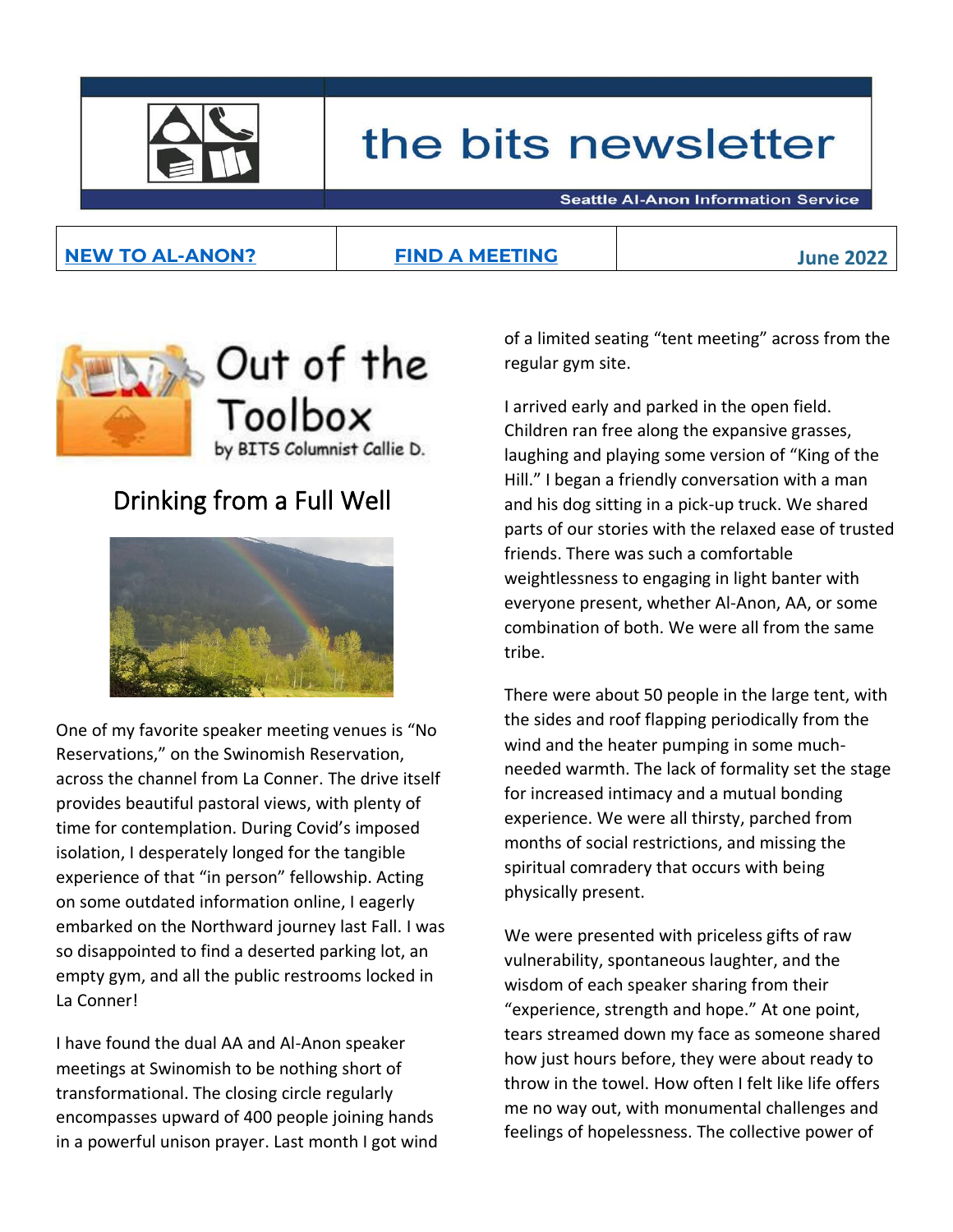our shared experience of humanity gave me an incredible feeling of belonging and hope!

There were no "cliques," no boastful pretenses. I arrived solo and knew no one except for the diligent organizers. When I left, it felt like I knew everyone. We had shared a collective experience that bonded us. A huge burden was lifted off my shoulders as my fellow travelers stood by my side, fighting the battle with renewed strength. My thirst was finally quenched as I drank from a full well.

## AIS Council and Board Meeting Changes

#### **Council Meetings**

The June Council meeting is being canceled. The next Council meeting is July 14, 2022, 7:30-9:00 pm. Check the AIS website calendar [\(https://www.seattle-al-anon.org/events\)](https://www.seattle-al-anon.org/events) for the zoom link.

We discussed the option of meeting every other month. The good news is that members felt the Council meetings were informative and interesting, so the consensus was to keep meeting monthly. There was a compromise proposal to skip June and then meet in July. This motion was approved.

#### **Board Meeting**

The second quarter Board meeting has been changed to June 18th, 2-4 PM. This change is to accommodate the revised Bylaws proposal from the Bylaws Committee. The proposal will be presented and discussed with the Alternate District or District Reps, Officers, and Coordinators. They will then vote to present the proposal (or an amended version) to the Council.

According to our existing Bylaws [\(https://www.seattle-al-anon.org/ais-info.html\)](https://www.seattle-al-anon.org/ais-info.html), the proposed amendment will be sent to each

known Council member sixty days prior to the Council review and vote. If you want to be included in the Council member [email](https://www.seattle-al-anon.org/uploads/1/0/9/2/109230843/wasc-may-bits_1.jpg) distribution list, please emai[l tech@seattle-al-anon.org.](mailto:tech@seattle-al-anon.org)



## Thinking Before Speaking

#### **By Clif H**

Never underestimate the power of keeping one's mouth shut.

Today my wife pulled a dirty plastic Costco pastry container out of the trash and set it in the kitchen sink. One I had placed there the previous evening. As she did so, vocalizing to no one in particular, that if it was cleaned it would be perfectly recyclable. It, of course, made no difference to me at the time, as I expected her to take action to clean it and place it in the recycle bag. But, in reality, I was irritated because she was undoing an action that I had taken.

At this point, I will note that she cooks, and my part of the bargain is that I take care of the nightly dishes. Since my retirement, that seemed perfectly reasonable. The one thing worse than doing the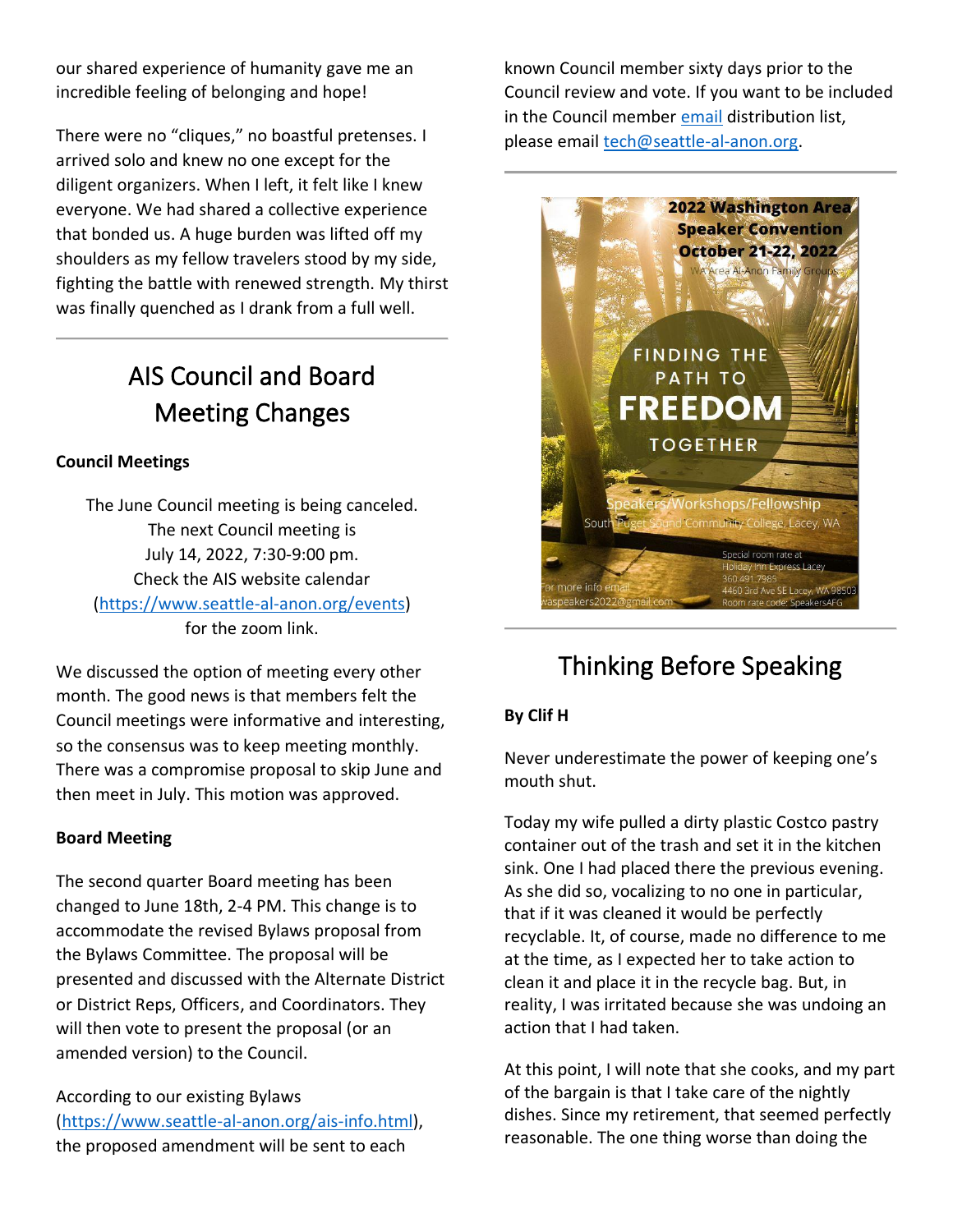dishes is having to eat my own cooking; thank goodness for fast food and microwaves.

You know where this is going, right? Yep, when I approached the sink to take care of the dishes, the pastry container was at the bottom of the sink. Angry? Not really. Annoyed? Darn tootin'. As I internally fumed, flashbacks of meetings came to me. Several of my good friends, including my sponsor, are ever so fond of saying, 'Never miss an opportunity to Keep Your Mouth Shut.' So, rather than voice my irritation, I took care of loading the dishwasher and then took care of the normal handwash-only items. After that was done, mildly fuming inside, I spent the next 3 minutes carefully washing the garbage, umm, recyclable item.

As I was finishing the wash and getting ready to take it to the recycle, there it was, the tap on the shoulder from my higher power. He said, "Hey, weren't you on-line immediately before doing the dishes looking at small parts storage solutions?" Yes, yes, I was. As I'm writing this down, a picture of one of those solutions is staring me in the face.

By keeping my mouth shut, I avoided an unnecessary confrontation with my wife. And as a result of practicing listening for my Higher Power, I not only saved a piece of plastic from the dump, I discovered an inexpensive solution to one of today's earlier problems.

## Save the Date: Sunday, August 21, 2022

We have missed seeing our friends in-person! Thankfully, 50% of King County meetings now have an in-person component but at AIS, the office is still closed. We may not have enough volunteers to open the office each week, but we do have enough volunteers to plan a party!

Please join us for the Gratitude Garden Party at the office and All Pilgrim's Church lovely outdoor garden on August 21, 2022. We will be there from 2:00-5:00 pm. AIS will be celebrating fellowship

and being back together with ice cream sundaes and root beer floats.

The office will be open to purchase literature. Information booths will be available to answer your questions about the Al-Anon/Alateen program, Spanish meetings and of course, what is AIS?

Want to volunteer for the party? We need greeters, ice cream scoopers, set-up and clean-up helpers. Email **[chair@seattle-al-anon.org](mailto:chair@seattle-al-anon.org)**

Watch for more details, available in a few weeks.



## District 21 Is Calling Trusted Servants

#### **By Jennifer C and Kristina Y**

**Concept 1:** The ultimate responsibility and authority for Al-Anon world services belongs to the Al-Anon groups.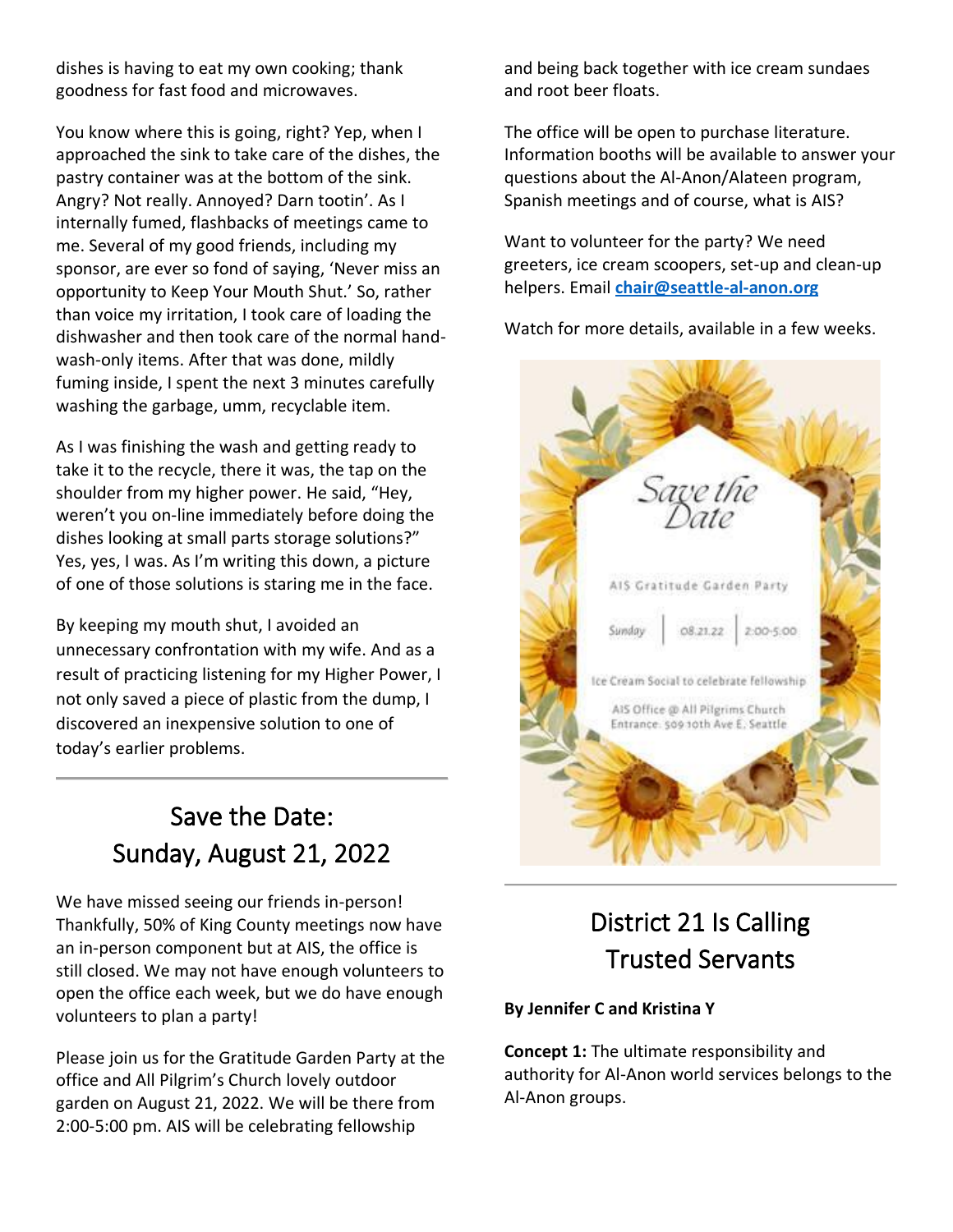**Concept 9:** Good personal leadership at all service levels is a necessity. In the field of world service the Board of Trustees assumes the primary leadership.

Our groups are the foundation of Al-Anon, which is why it's so important that their voices be heard at the District Level and the Washington State Area Level. Service is so integral to our Al-Anon recovery that one of the three legacies, the Twelve Concepts, details the principles of service.

Right now, District 21 has very few GRs; we hope that you will consider becoming a GR and attend the monthly District Zoom Business Meeting.

We are two former Group Representatives (GRs) for District 21, and we wanted to share our experience, strength, and hope about how this level of service helped our program. Neither one of us planned to become GRs. We had each done service in other ways: setting up rooms, taking notes at Business Meetings, being Treasurer, helping with events, and sponsoring others. But as we progressed in our program, our sponsors and other friends in Al-Anon encouraged us to step up to take on a different kind of service opportunity.

As GRs, some of our greatest Al-Anon lessons have been:

- being challenged to learn more about Al-Anon's 3 Legacies and what they meant
- practice integrating them into all areas of our daily lives
- letting go of my own will for the benefit of the group
- using Knowledge-Based Decision Making (KBDM) to reason things out
- asking for help
- listening with an open mind and a quiet mind
- being accountable for my own actions
- keeping the focus on the task at hand
- practicing loving detachment and boundaries.

Being a liaison between our Groups and the District and Area increased our sense of fellowship

exponentially. It was a great place to practice how our HP would have us show up.

Ready to spice up your recovery? Try the Group Representative position. Another great service to not only Al-Anon but to yourself as well.

Anyone can attend the district meeting: Groups that do not have a GR can also send a member to represent them each month or attend conferences to vote for their group. If your group would like to learn more, visit the next District 21 Business Meeting.

> **District 21 Business Meetings: First Tuesday of every month 6:30 - 8:00 p.m.**

[https://us02web.zoom.us/j/7210106650?pwd=dXh](https://us02web.zoom.us/j/7210106650?pwd=dXh1ZklYSVNWZG9NMWs4ZTNyMnpzQT09) [1ZklYSVNWZG9NMWs4ZTNyMnpzQT09](https://us02web.zoom.us/j/7210106650?pwd=dXh1ZklYSVNWZG9NMWs4ZTNyMnpzQT09)

## Step Six

### *Were entirely ready to have God remove all these defects of character.*



## Let Everyone Know If Your Meeting Has:

- Gone back to meeting in person
- Become hybrid
- Has a new physical location
- Made other changes that members need to know about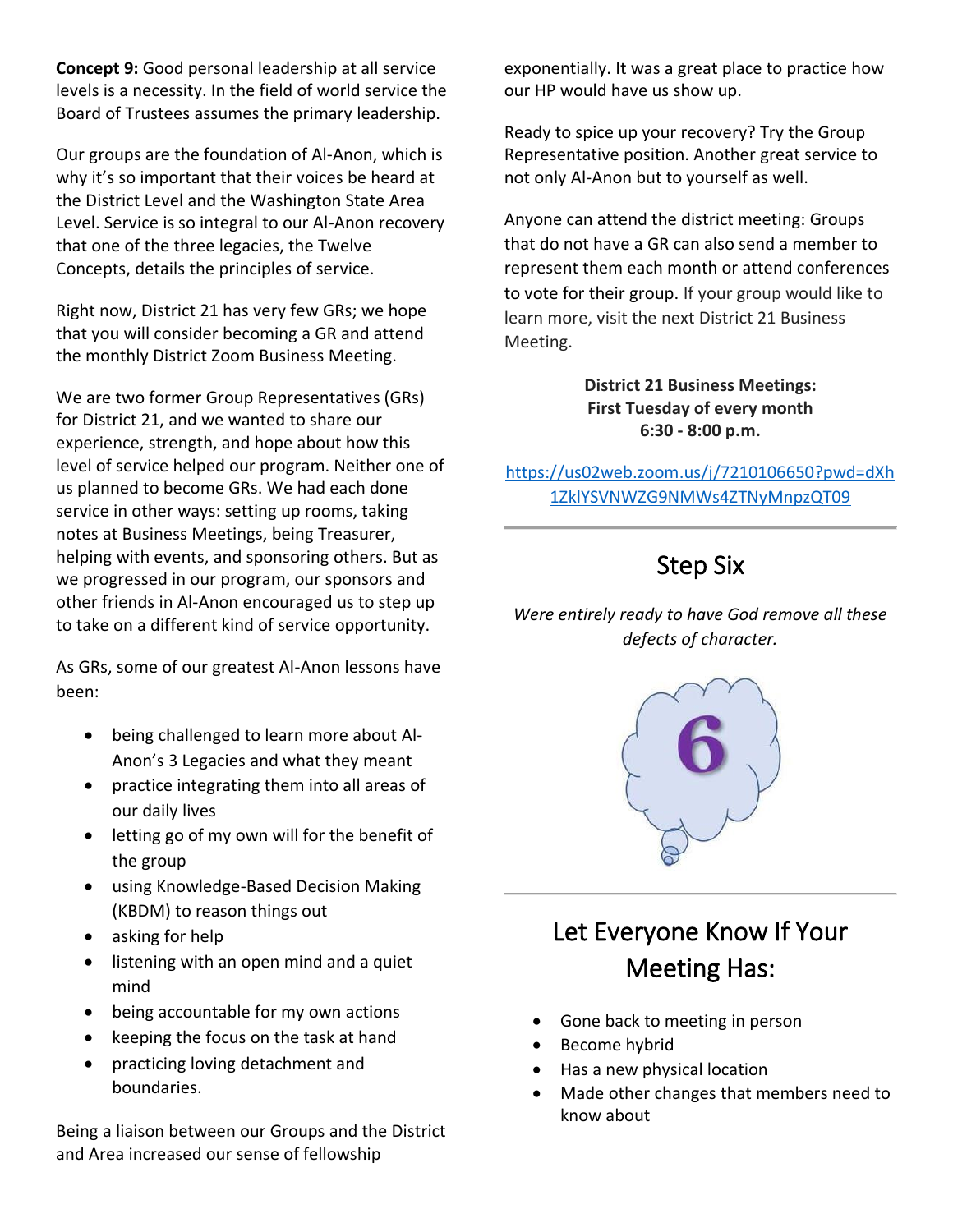Please send all meeting changes to the WA Area Group Records Coordinator [**[https://wa-al](https://wa-al-anon.org/meeting-changes/)[anon.org/meeting-changes/](https://wa-al-anon.org/meeting-changes/)**]

Changes and Updates are made Weekly. (Seattle AIS is cc'd in the change request)

If you have any questions or concerns regarding the Seattle AIS updated meeting schedule, please contact **[meetingdirectoryeditor@seattle-al](mailto:meetingdirectoryeditor@seattle-al-anon.org)[anon.org](mailto:meetingdirectoryeditor@seattle-al-anon.org)**

### Inspiration

"That's the problem with putting others first; you've taught them you come second."

### Tradition Six

Our Family Groups ought never endorse, finance or lend our name to any outside enterprise, lest problems of money, property and prestige divert us from our primary spiritual aim. Although a separate entity, we should always co‑operate with Alcoholics Anonymous.

### Need a Free Newcomer Packet?

Anyone local to Seattle who is a newcomer and wants an individual newcomer packet (or in Spanish, too!), please send an email to **[LDC@seattle-al-anon.org](mailto:LDC@seattle-al-anon.org)** with the name and mailing address.

### Delving into the Concepts **By Emily S**



I am new to writing for the Bits newsletter; even more new to the concepts of Al-Anon. I didn't even know they existed until recently, as my group only recites the Steps and Traditions before each meeting. So, I want to help myself learn the Concepts, as they are considered part of Al-Anon's 3 legacies.

[https://al-anon.org/for-members/the-legacies/the](https://al-anon.org/for-members/the-legacies/the-twelve-concepts-of-service/)[twelve-concepts-of-service/](https://al-anon.org/for-members/the-legacies/the-twelve-concepts-of-service/)

As you can see, it says "The 12 Concepts of Service."

I pay attention to the "of service" here because as I read the introductory paragraphs of the 12 Concepts in How Al-Anon Works, each Concept relates to doing service work. For example, the 12 Steps are for "personal growth," and the 12 Traditions are for "group growth." The Concepts…? What do they pertain to?

Page 126 of my edition reads, "These Concepts help us conduct the business of our worldwide fellowship using the same principles found in the 12 Steps and 12 Traditions." So … ok. The Concepts are about service work. Since it's the June issue, I will look at Concept 6.

The Conference acknowledges the primary administrative responsibility of the Trustees.

At first glance, I don't have a clue what this means. But after reading page 134 of *How Al-Anon Works*, I see that I was just ignorant. It really means that on every level of Al-Anon, it's nearly impossible for any one person, or group of people, to have control. It reminds me of government, how there are so many levels, and how hard it is to get things done. But this is for a reason, I bet. I'm still trying to understand this Concept. My favorite sentence is the last one, "The same principle applies to every level of service, as well as in our personal lives, when we are clear in the delegation of responsibility as to what outcomes are to be realized" (p. 135).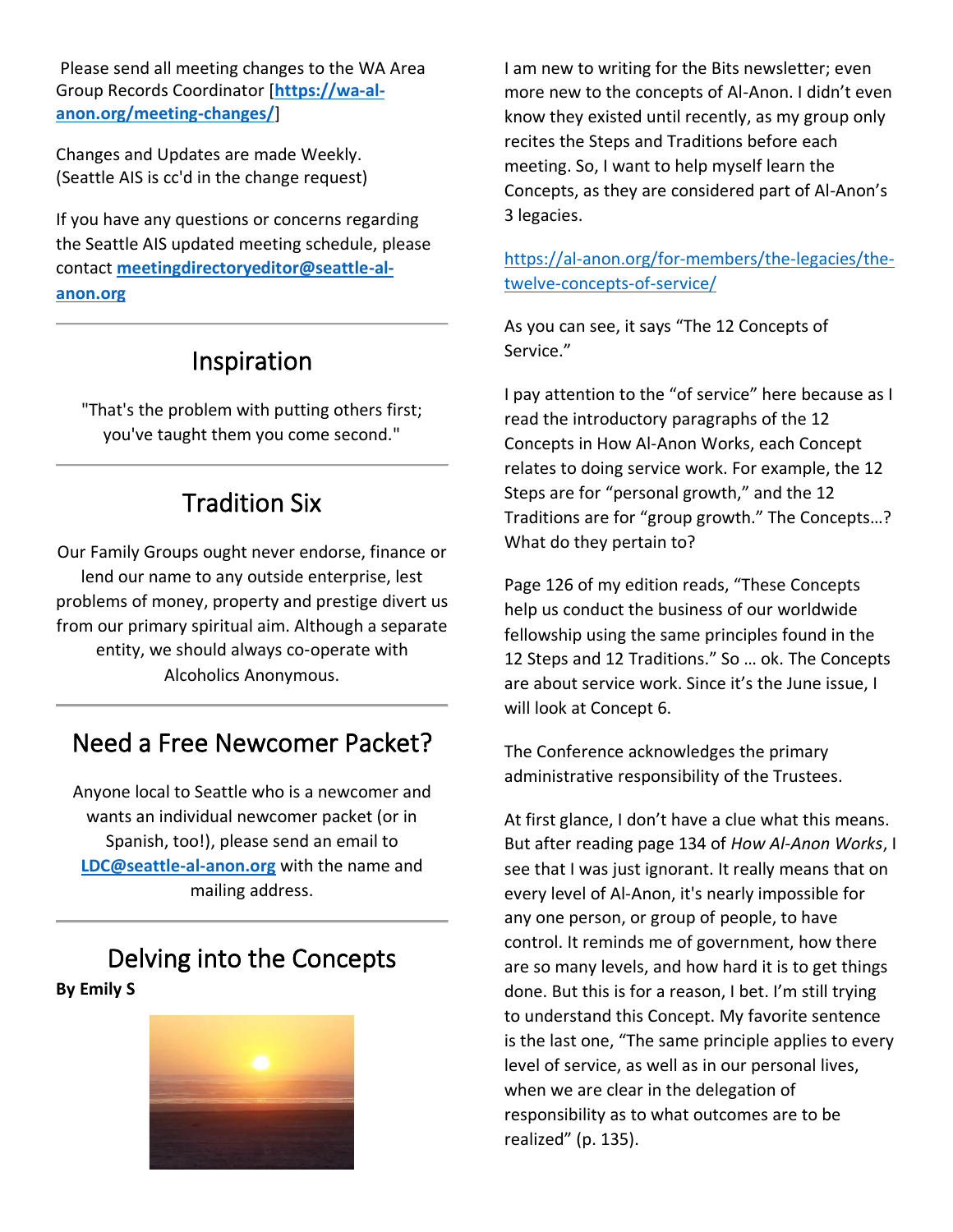One last interesting thing about the Concepts is how Lois W describes them. As she writes on page 154 of *Many Voices One Journey*, "'The Concepts are not meant for general Al-Anon consumption,' but will be a useful guide for 'those of the future who will manage our services.'"

Thanks for reading and letting me explore the concepts on my own and with you. They seem like the least explored among the Al-Anon legacies, even less mentioned than the Slogans. I'm hoping that by drawing some attention to the Concepts, they can be recognized further and provide help to some members.



### Revised Alateen Preamble

The Alateen Preamble was revised in 2022-2025 Service Manual, shown in its entirety below, p 12. For a bit of historical background on this change access this link. **https:/[/al-anon.org/blog/alateen](https://al-anon.org/blog/alateen-preamble-revised-at-last/)[preamble-revised-at-last/](https://al-anon.org/blog/alateen-preamble-revised-at-last/)**

#### **Suggested Alateen Preamble to the Twelve Steps**

Alateen, part of the Al-Anon Family Groups, is for young people who have been affected by alcoholism in a family member or friend. We help each other by sharing our experience, strength, and hope.

We believe alcoholism is a family disease affecting everyone emotionally and sometimes physically. Although we cannot change or control the alcoholics in our lives, we can detach from their problems while continuing to love them.

In Alateen we focus on our own program rather than outside issues such as religion, politics, social media, or other Twelve Step programs. There are no dues for membership. Alateen is self-supporting through its own voluntary contributions. Alateen has one purpose: to help young people affected by someone else's drinking. We are careful to protect each other's anonymity as well as that of all Al-Anon and A.A. members.

By applying the Twelve Steps to ourselves, we begin to recover from the effects of the family disease of alcoholism mentally, emotionally, and spiritually. This allows us to encourage our alcoholic relatives and friends, and to give hope to other teens.



### Concept Six

The Conference acknowledges the primary administrative responsibility of the Trustees.

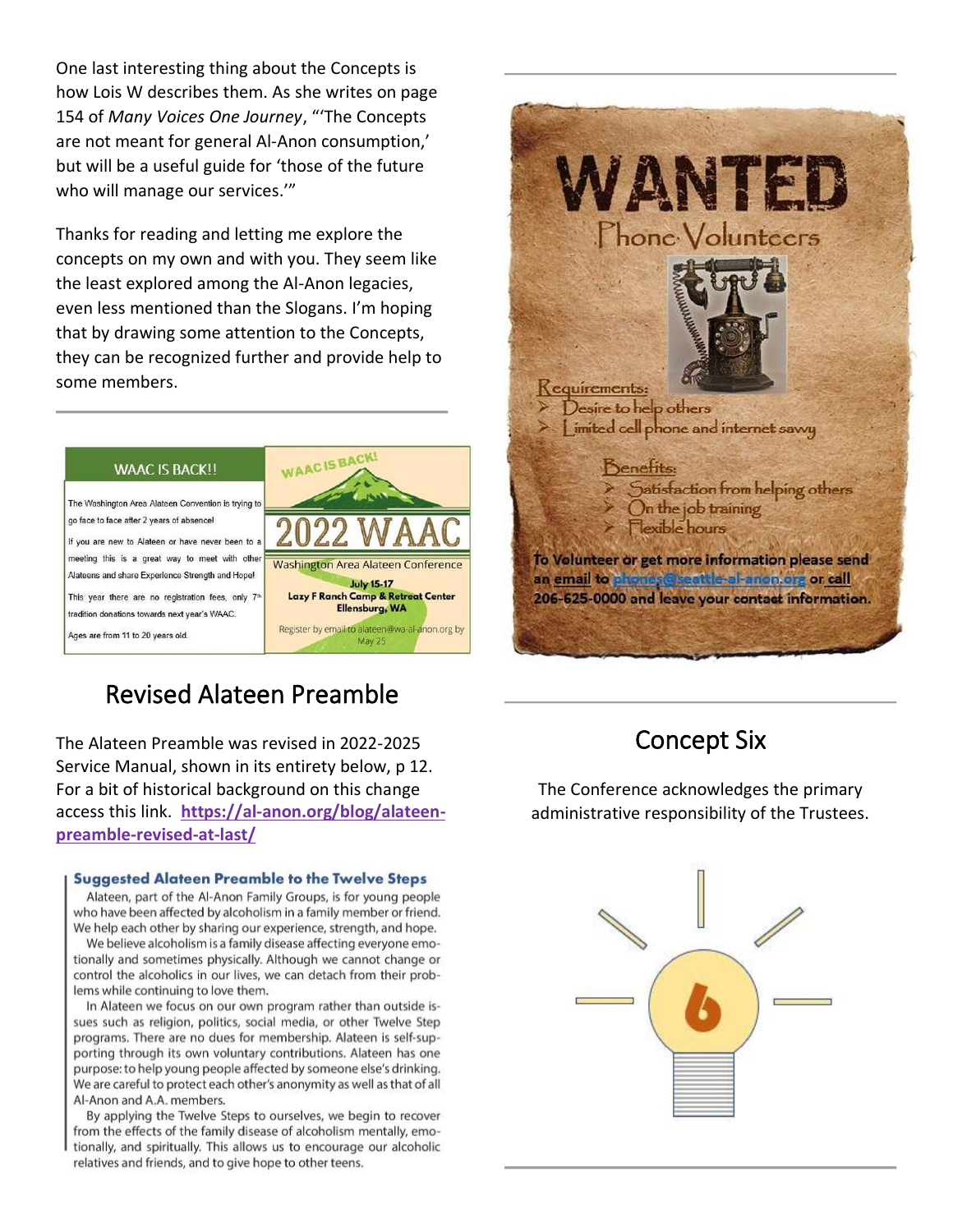## Do you journal? Have you ever wanted to be a published author?

Expand your journaling into an article representing your experience, strength, and hope. As you've seen, the BITS accepts articles, poems, and historical perspectives — just about anything recovery-related.

Write something for the newsletter, send it to us, and we'll get it published.

#### **[newslettereditor@seattle-al-anon.org](mailto:newslettereditor@seattle-al-anon.org)**



[P](mailto:newslettereditor@seattle-al-anon.org)en Names Accepted

## 2022-2025 Service Manual

The 2022-2025 Al-Anon/Alateen Service Manual is now available to download. Published versions will be available later this year.

(click below to open the Service Manual)



### Literature Sales

### **Free Shipping Extended (again)**

We are excited to help our members (within Districts 14-22) during this difficult time. We are continuing our sale until JUNE 30th, 2022. Free shipping and no WSO surcharge for orders that are placed and paid online. We will strive to ship orders by the Thursday after payment is received. Literature order forms are available at [https://seattle-al-anon.org/literature.html.](https://www.seattle-al-anon.org/literature.html) For easy processing, follow the instructions on the literature order forms and email [LDC@seattle-al-anon.org.](mailto:LDC@seattle-al-anon.org)

The office will remain closed until further notice.

### Adopting a Vintage ODAT

### **by Eric G, Archives Coordinator**

### **[Click each picture to enlarge]**



I have an ODAT (One Day at a Time in Al-Anon), the 1989 version. I hear many members talk about this book in high regard. That's why I own it to discover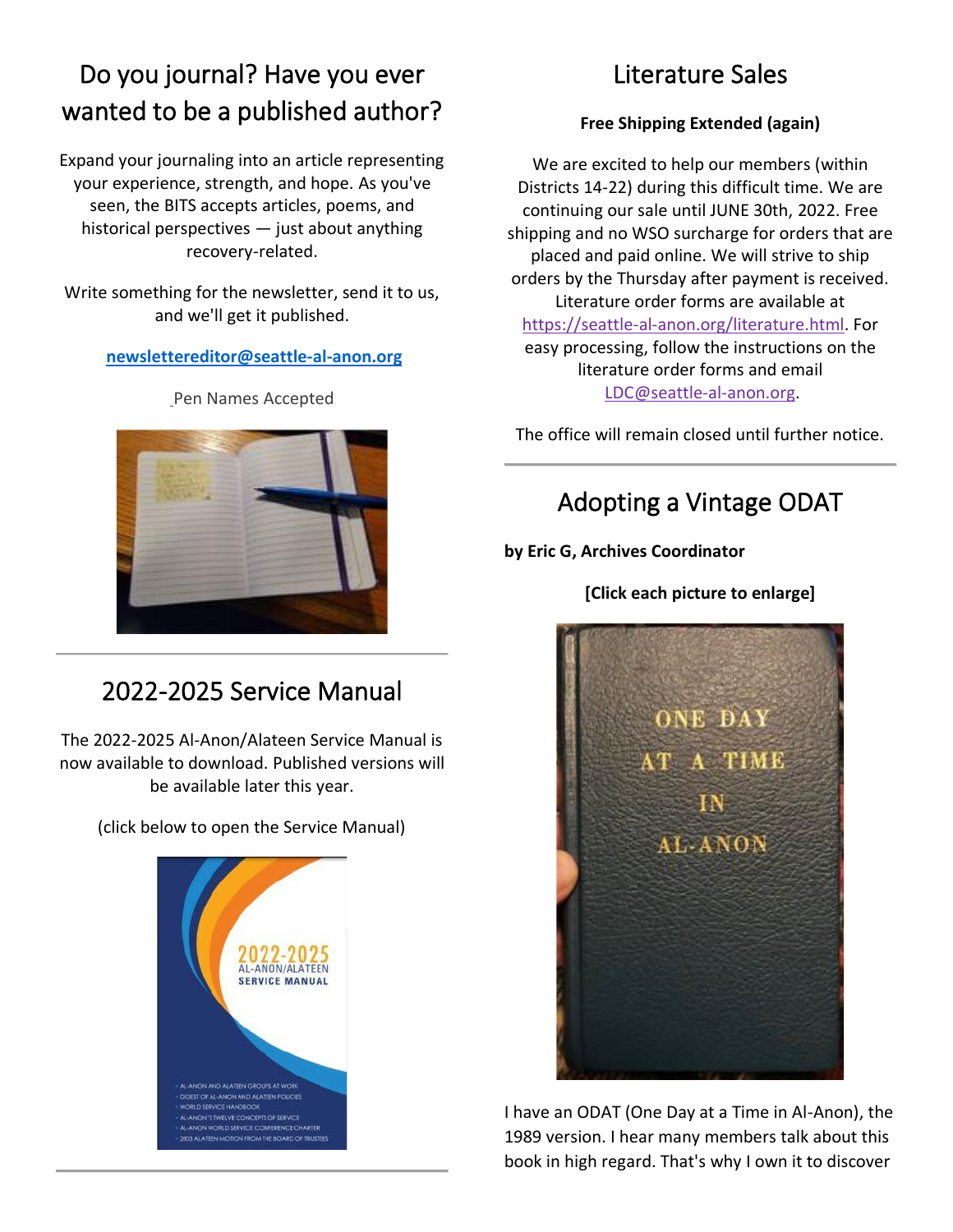the secret of why it is such a treasure because the book hasn't really moved me as other Conference Approved Literature (CALs) have.

But when I came across a 1973 version of ODAT in our archives, I wanted to give this classic another chance, simply because I love old stuff. To my surprise and delight, this book belonged to a former member who really made it their own. Glued to the blank pages are typed notes of their own. I can see they were handwritten at first, then typed, printed, and glued over those notes. Sometimes the glued notes are folded, so I have to be careful with every page. There's even a 1988 Dear Abby article pasted in the back.

I wanted to share this book with you because first, I want to ask permission from whoever owned this copy, donated, or moved it on: I would love to use it. It's everything I need for an ODAT. I like the cover and gold foil lettering. I like the feel of it. It smells like my grandparents. But I also feel like this needs to be part of the archives, given its age, additions, and unique style. So if anyone has any objections, please let me know. I will be sure to return it when I am done, whether it be next year or 40 years from now. This lovely version will help me read it more, which is my goal. I want to love this book and hope this specific copy will help.

On a related note: I would like to invite all members to donate their old /unwanted Al-Anon books to the archives. I can even come and pick them up if needed. I always felt the archives are "us," and this book is a prime example of what should be included.











### [Order the Forum Magazine](https://al-anon.org/pdf/ForumOrder.pdf)

Al-Anon's monthly magazine features timely sharings from Al-Anon and Alateen members, suggested meeting topics, and the latest information on worldwide Al-Anon recovery. Experience and insight you won't find anywhere else!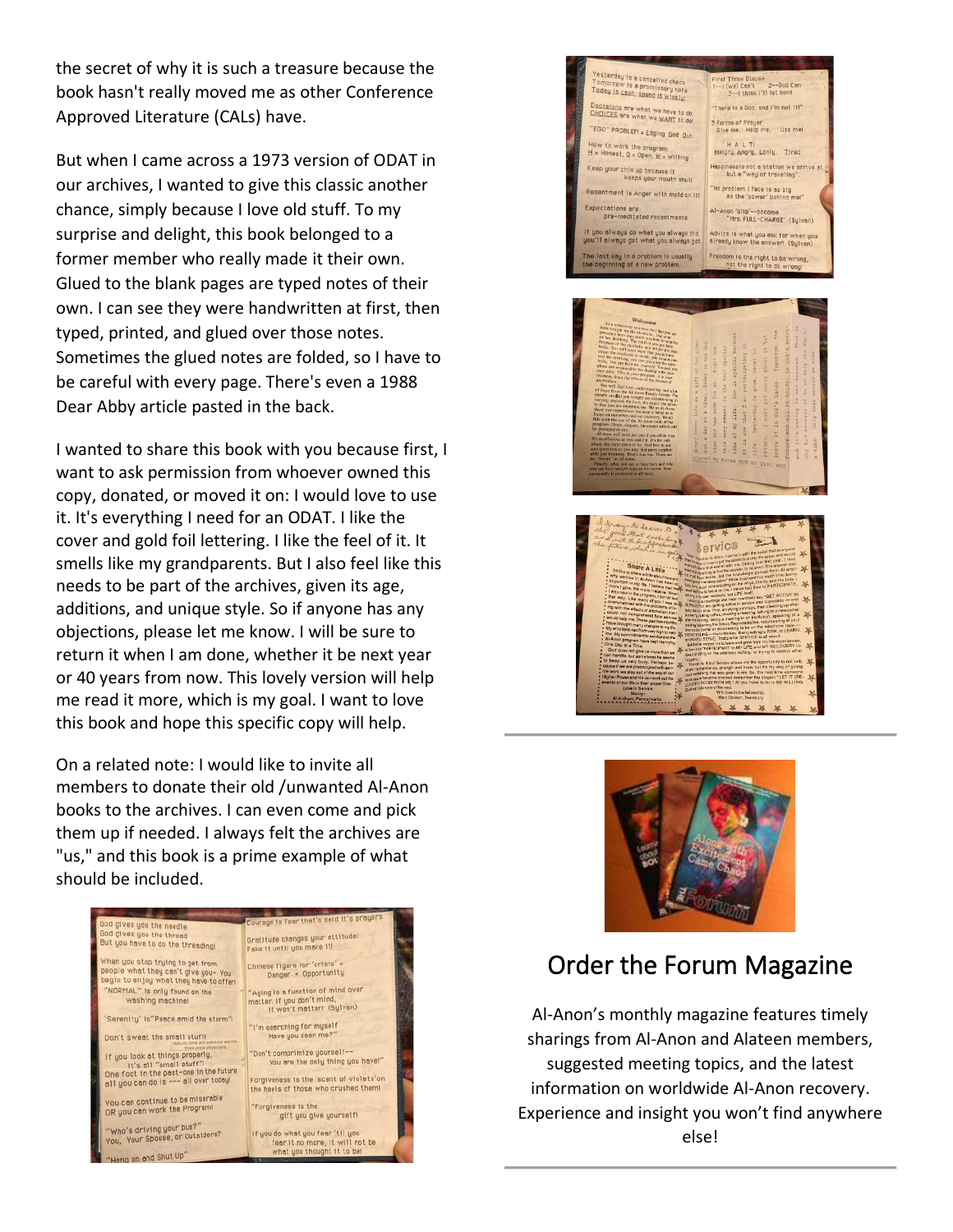## 2022 WA Area Speakers Convention

WA Area is hosting the 2022 Speakers Convention on October 21-22, 2022, at the South Puget Sound Community College in Lacey. This is a free event, and we hope you will save the date to attend a weekend of speakers and workshop panels. The Speakers Convention Committee needs your support in financial donations to offset the cost of travel and hotel for our speakers, venue rental, etc. Please consider donating directly to our Venmo account or contact our convention treasurer at **[waspeakers2022@gmail.com](mailto:waspeakers2022@gmail.com)**.

Venmo for 2022 WA Area Speakers Convention @WAAreaSpeakersConvention

## May 2022 AIS Council Meeting Minutes (Summary)



Photo by Logan H

Opened 7:31 PM with Serenity Prayer

**Attendance:** 22 attendees

**Secretary Report:** Helen motioned for the April Meeting Minutes to be accepted as amended, Doug seconded; Motion passed.

**Chair Report:** Discussion questioning the necessity of monthly Council Meetings. Motion by Heather to cancel AIS June meeting, Will seconded; Motion passed.

**Treasurer Report:** Council is on track for projected budget income. There is a negative net total due to outlay for Council/Board Insurance.

**Vice Chair Report:** The attorney completed the revision to the Bylaws. She revised per our Articles of Incorporation and a new RCW that went into effect Jan. 1, 2022. We expect that we'll present it to the Board shortly.

#### **Coordinator Reports:**

**Communications:** All Al-Anon Family Group (AFG) meeting changes need to be sent to the Area Group Records Coordinator. Changes to meetings are happening at a heavy rate, phone volunteers please check the meeting schedules once a week at least.

**LDC:** *How Al-Anon Works* is back in stock along with the rest. The sale, consisting of free shipping and no WSO charge, is scheduled to end June 30th. It is recommended that shipping fees resume but that the WSO charge is removed for good. Motion: Linda moved that we support these recommendations. Helen seconded. Motion passed.

**Phones:** 69% of the shifts were covered. Most calls occur during the weekdays between 8:30 AM – 4:00 PM. There are now two new volunteers, but one old timer is retiring. Volunteers needed to sign up for weekdays. A change is needed to the phone message to encourage callers to leave a message. Many calls are Literature related. LDC number needs to be more prominent.